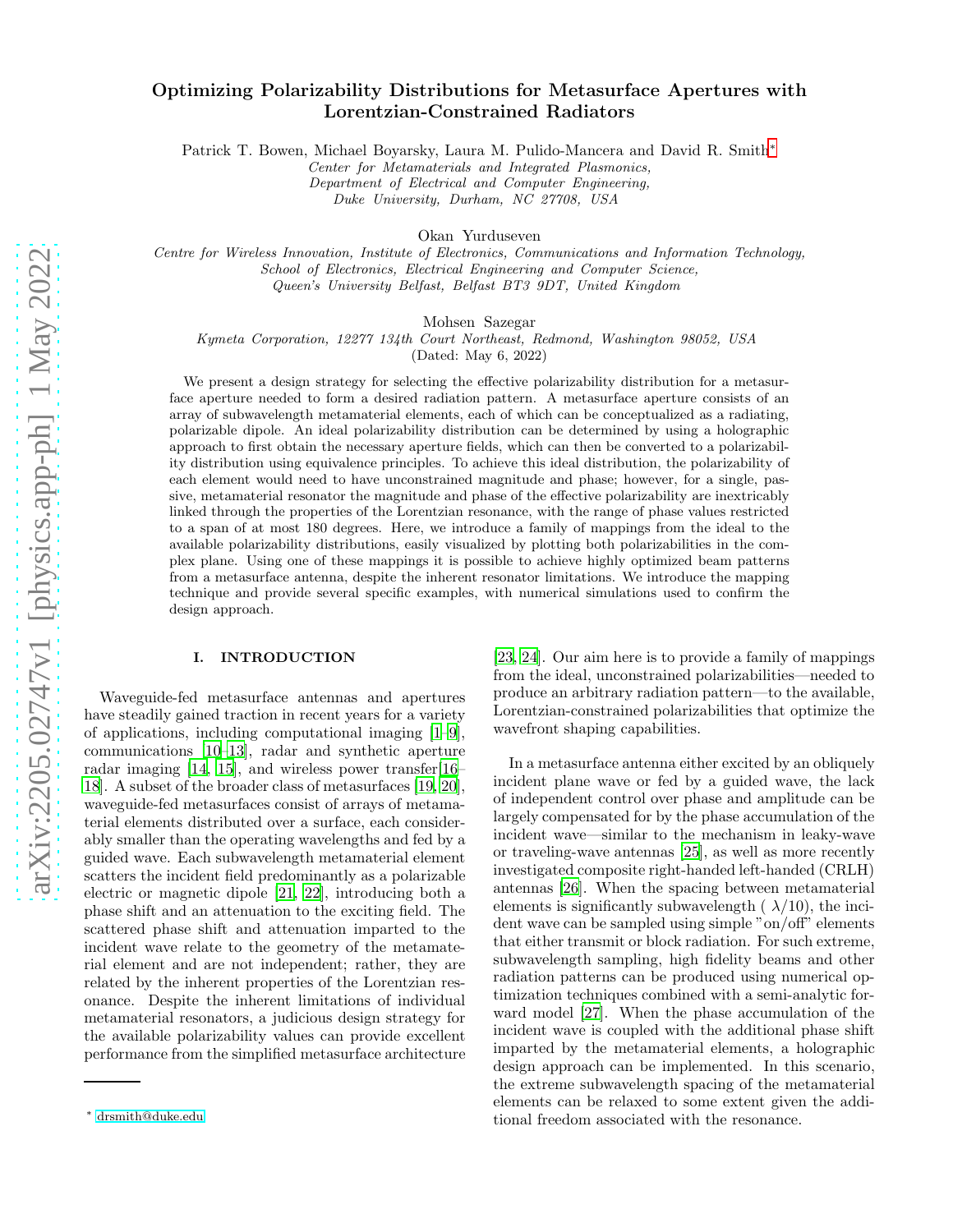One particular implementation of a waveguide-fed metasurface antenna consists of a an array of complementary resonant metamaterial elements patterned into one of the conducting walls of the waveguide (Fig. [1\)](#page-1-0). This waveguide-fed metasurface antenna architecture was analyzed in [\[24\]](#page-12-12), where its basic operation and characteristic features were introduced. The confined, guided wave serves as the reference wave, the radiated field constitutes the object wave, and the complementary metamaterial elements comprise the hologram. Since the waveguide mode also introduces a phase shift between subsequent metamaterial elements due to propagation, the waveguide-fed metasurface antenna can reject unwanted diffracted orders that often accompany holograms. For example, there is no radiating zeroth-order beam, as would occur under excitation by an incident plane wave. In [\[24\]](#page-12-12) it was further shown that an effective array factor could be defined for the aperture, similar to that used for phased arrays, from which directivity patterns could be calculated. It was further shown that the analytic form of the array factor suggested a possible mapping between the ideal and constrained polarizability values, which was used as a design approach to demonstrate beam forming. The mapping found in [\[24\]](#page-12-12) is found here to be a special case of a family of similar linear mappings in the complex plane.

equivalent dipoles,  $p = \alpha(x)H(x)$  $X_{10}$  $\mathbf{x}_{11}$  $x_{2}$ guided magnetic field H(x)

<span id="page-1-0"></span>FIG. 1. Illustration of the waveguide-fed metasurface antenna. A guided wave feeds the metamaterial elements patterned in the upper conductor. Each metamaterial element scatters to good approximation as a polarizable dipole, such that the radiation can be modeled as the sum from a discrete set of dipoles.

Compared with active devices, such as phase shifters and amplifiers, the passive, single-resonator metamaterial elements lead to a simpler architecture but with a significantly more constrained design space [\[28](#page-12-16)]. Tuning the resonance of a metamaterial element effectively tunes the complex polarizability of the equivalent dipole, shifting both the magnitude and phase with only one control knob [\[29\]](#page-12-17); as a result, using metasurface elements to generate an arbitrary magnitude pattern without regard

to the associated phase—or an arbitrary phase pattern without regard to the associated magnitude—can yield undesirable or unpredictable results. While it is possible to achieve independent control over both phase and magnitude through the combination of passive electric and magnetic metamaterial resonators, as has been demonstrated in Huygens metasurfaces [\[30](#page-12-18)], the inclusion of two sets of resonators adds general complication as well as the possibility of mutual interactions between resonators [\[31\]](#page-12-19)—a difficulty compounded for dynamically tunable metasurfaces that require bias and control circuitry.

Our goal here is to develop an optimal strategy for using individual resonant metamaterial elements as the radiating elements in a metasurface antenna. In Section [II](#page-1-1) we first describe the polarizability model associated with metamaterial elements, with the essential properties of the waveguide-fed metasurface antenna and basic beam forming within the metasurface paradigm subsequently described in Section [III.](#page-2-0) In Section [IV,](#page-4-0) we introduce the general mapping concept with several examples, and in Section [V](#page-8-0) illustrate the benefits on beam steering performance, as well as validate the analytical model using numerical simulations. We provide some concluding remarks in Section [VI.](#page-11-0)

## <span id="page-1-1"></span>II. POLARIZABILITY MODEL

As is well-known in antenna engineering, an array of radiating elements can form arbitrary wave forms limited only by diffraction effects—if there is complete control over both the amplitude and phase of the radiated field from each element [\[32\]](#page-12-20). To achieve such control, including a full  $2\pi$  phase shift of an element, active components are typically introduced into the feed structure at each radiating node. The metasurface antenna, by contrast, is a passive device, in which control over element radiation is achieved by tuning the resonance of the magnetic polarizabilities of the metamaterial elements, each of which has the general Lorentzian form

<span id="page-1-2"></span>
$$
\alpha_m(\omega) = \frac{F\omega^2}{\omega_0^2 - \omega^2 + j\Gamma\omega}.\tag{1}
$$

Here, F is a coupling factor,  $\omega_0$  is the resonance frequency and  $\Gamma$  is a damping factor. Although a wide range of phase shifts and amplitudes are possible by this approach, they are constrained by the Lorentzian form, as depicted in Fig. [2.](#page-2-1) Note that the phase shift is restricted to the range 0 to  $-\pi$ , with the amplitude falling to very low values at the extremes of the phase shift range. Eq. [1](#page-1-2) can be used to obtain a convenient and compact relationship that expresses the constrained nature of the phase and amplitude of the polarizability, or

<span id="page-1-3"></span>
$$
\alpha = FQ\sin\theta e^{-j\theta}.\tag{2}
$$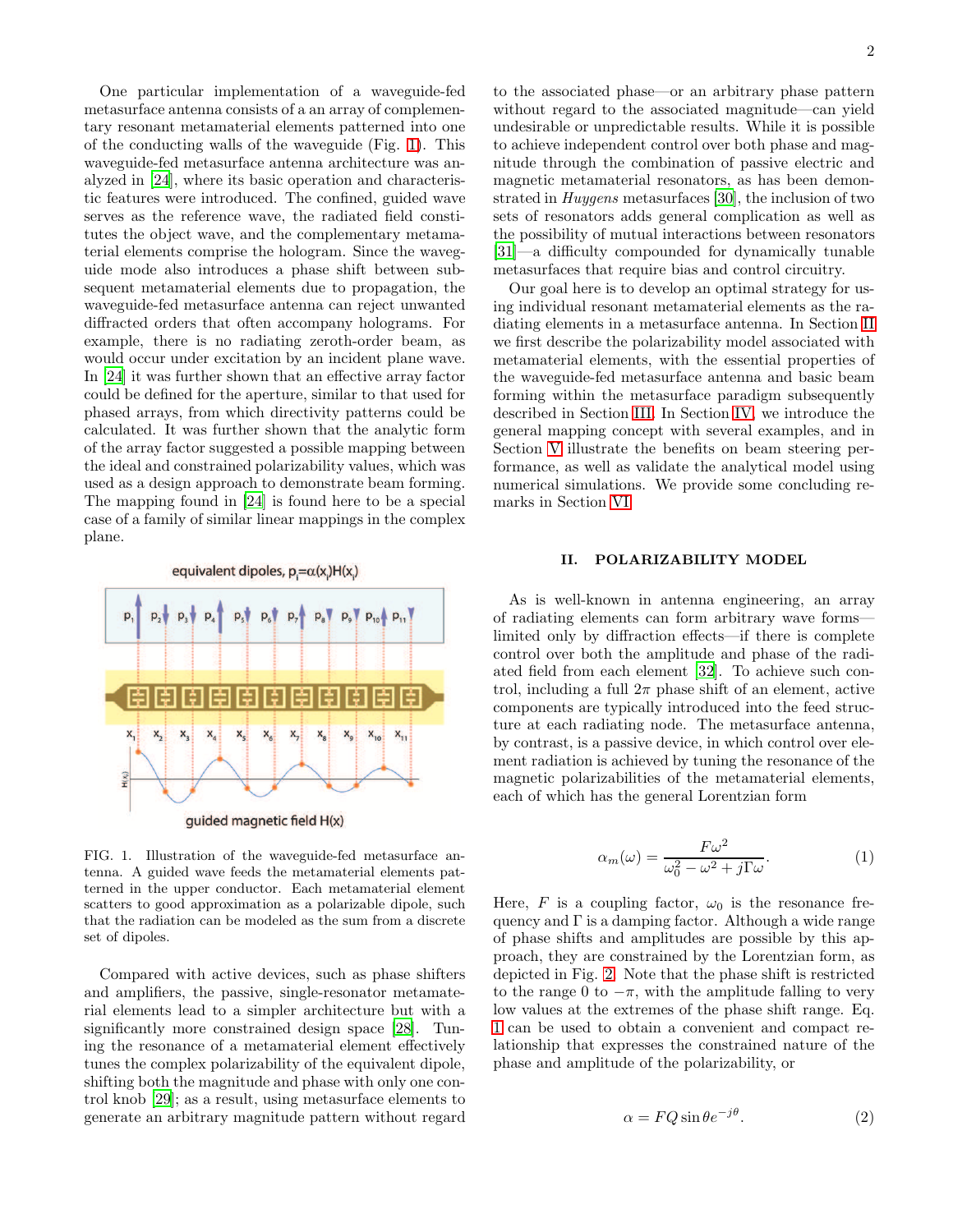where  $Q = \omega_0/\Gamma$  and  $\theta = \tan^{-1}(-\Gamma\omega/(\omega_0^2 - \omega^2))$ . Note that the amplitude of the polarizability is specified once the phase has been specified. It is clear from these equations that the magnitude of the polarizability can be modified by changing the coupling factor  $F$  or the quality factor Q. Changing the resonance frequency,  $\omega_0$  produces both a shift in phase as well as in magnitude. While adjusting the coupling or Q factor are potential methods of adjusting the polarizability of an element, these parameters tend to be associated with the physical geometry and intrinsic properties of the metamaterial element and are thus less convenient as a control mechanism. The resonance frequency, by contrast, relates to the electromagnetic environment and can be tuned by changing the capacitance (or inductance) of the element. In the analysis presented here, we thus consider modifying the polarizability of a metamaterial element by changing its resonance frequency, without further discussion of any specific physical mechanism.

Once a metasurface antenna architecture has been defined, a polarizability distribution must be determined for the metamaterial elements that will produce a desired radiation pattern. A standard approach is that of holography, in which the fields corresponding to a desired radiation pattern are backpropagated to the aperture and interfered with the incident feed wave, resulting in the required aperture field distribution. The aperture field distribution is then equated to a fictitious surface current distribution, which can finally be reduced to a discrete set of polarizability values spaced periodically over the aperture. The polarizabilities arrived at in this manner are unconstrained and represent the ideal holographic solution. Since the range of phases and magnitudes required for the ideal solution are generally not available from the Lorentzian-constrained metamaterial resonators that obey Eq. [2,](#page-1-3) a mapping must be found that relates each of the ideal polarizability values to the best choice from the available polarizability values. Different mapping schemes will translate to different antenna performance characteristics.

A straightforward approach to achieving a desired radiation pattern would be to apply numerical optimization methods, starting perhaps from an approximation to the holographic solution. Such methods are frequently used, and can become necessary when the mutual coupling between elements is strong [\[27\]](#page-12-15). For strongly coupled elements, the incident wave can be significantly modified by the interactions, thus requiring a self-consistent solution to an inverse problem. Numerical optimization can achieve this goal, but generally requires numerous iterations and is inherently computationally expensive. As an alternative to numerical optimization, specifically in the weak coupling limit where the incident wave is unperturbed, we introduce here a continuous family of mapping schemes that are simply visualized by viewing the ideal and constrained polarizability values in the complex plane. By adjusting a single parameter for this analytic mapping, we illustrate how the performance of the aper-



<span id="page-2-1"></span>FIG. 2. Lorentzian polarizability for the idealized metamaterial element used to model a sample metasurface antenna. The three colors correspond to three different tuning states. The solid lines plot  $|\alpha|$ , while the dashed lines plot  $\angle \alpha$ 

ture can be optimized, leading to the generation of desired radiation patterns and excellent beam forming performance. This mapping technique is broadly applicable to metasurface antennas, not only the waveguide-fed variety analyzed here. In many scenarios, one of the mapping schemes presented here may constitute sufficient optimization, obviating further numerical optimization steps.

## <span id="page-2-0"></span>III. WAVEGUIDE-FED METASURFACE ANTENNA

The waveguide-fed metasurface antenna architecture considered here consists of a waveguide in which numerous metamaterial elements are patterned along one of the conducting surfaces [\[24,](#page-12-12) [33,](#page-13-0) [34\]](#page-13-1). The guided wave excites the metamaterial elements, which couple energy from the waveguide to radiation. In analogy with conventional holography, the guided wave can be considered a reference wave, which interferes with the array of metasurface elements to form the desired radiation pattern (object wave). If the phase and magnitudes of the metasurface elements are unconstrained, then the collection of elements could be considered a hologram in the classical sense. In this work we consider only metasurface antennas in which the guided wave is restricted to propagation along one direction, which we refer to as one-dimensional (1D). We choose a coordinate system such that the normal to the surface is in the  $\hat{z}$  direction, while propagation along the waveguide is in the  $\hat{y}$  direction. For clarity, in the ensuing analysis we assume all metamaterial elements are oriented such that their effective magnetic dipole moments lie along the same direction. This limitation is easily removed using the tensor formalism provided in the appendix, so that metasurface antennas with polarization control can be considered within the presented framework.

The scattered field of any object or antenna can be described by the object's far-field pattern [\[35](#page-13-2)[–37\]](#page-13-3). For the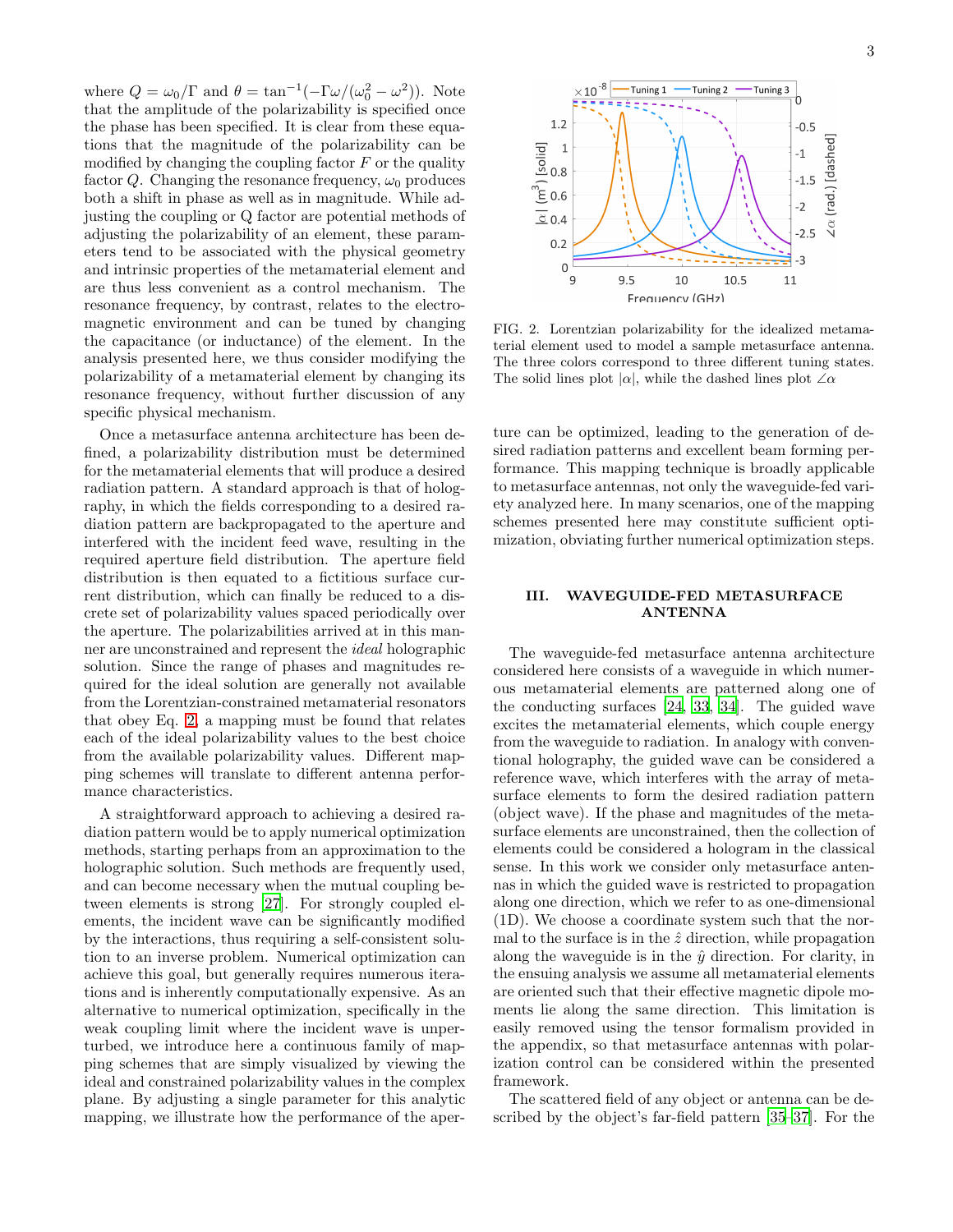application of beam forming and steering, we define as ideal an antenna that only radiates in a single direction; in this situation, the field produced by the antenna is a plane wave, so that

<span id="page-3-0"></span>
$$
\mathbf{E}(\mathbf{r}) = \mathbf{E}_0 e^{-j\mathbf{k}_b \cdot \mathbf{r}},\tag{3}
$$

where  $\mathbf{E}_0$  is the polarization of the electric field and  $\mathbf{k}_b$ is the desired direction of the antenna beam. We assume here that the electric fields lie in the  $\hat{y}$ - $\hat{z}$  plane. Eq. [3](#page-3-0) represents the object or output wave. If the antenna were to extend infinitely in a plane S with unit-normal vector  $\hat{\mathbf{n}}$ , then the set of currents that would produce this farfield pattern are a set of magnetic surface currents over a perfectly electric conducting (PEC) ground plane, given for points  $\mathbf{r} \in S$  as

<span id="page-3-1"></span>
$$
\mathbf{K}_M = \mathbf{E} \times \hat{\mathbf{n}} = E_{0y} e^{-j\mathbf{k}_b \cdot \mathbf{r}} \hat{x}.
$$
 (4)

Eq. [4](#page-3-1) can be proven using Schelkunoff's equivalence principles [\[38,](#page-13-4) [39](#page-13-5)]. One of Schelkunoff's equivalence principles states that if the electric and magnetic fields are known on the boundary  $S$  of a domain  $V$  that contains no sources, then the field inside  $V$  is equal to the field that would be radiated by a magnetic current  $\mathbf{K}_M = \mathbf{E} \times \hat{\mathbf{n}}$ that lies on S, and is backed by a PEC just behind S. However, Schelkunoff's equivalence principle might also be stated backwards: if one desires a particular electric field  $E$  in a volume  $V$  that is bounded by a surface  $S$ , then placing a magnetic surface current of  $\mathbf{K}_M = \mathbf{E} \times \hat{\mathbf{n}}$ along with a PEC along S will achieve the electric field  $E$ , provided that  $E$  is a solution to the wave equation. If we consider the volume  $V$  to be the upper half-space with S being the plane where  $z = 0$ , then the inverse of Schelkunoff's equivalence principle dictates that the magnetic current distribution in Eq. [4](#page-3-1) will radiate like a plane wave in the direction  $\mathbf{k}_b$ .

In the context of the metasurface antenna, the goal is to produce a required surface current  $\mathbf{K}_M$  using waveguide slots or complimentary metamaterial elements (such as complementary electric inductive-capacitive resonators, or  $cELCs$  [\[4,](#page-12-21) [13,](#page-12-3) [23](#page-12-11), [40](#page-13-6)[–42](#page-13-7)]. These elements are known to radiate like magnetic dipoles and can provide the required magnetic surface current to produce an ideal plane-wave beam in the limit that the antenna is infinitely large [\[23](#page-12-11), [43](#page-13-8), [44\]](#page-13-9). Assuming the feed magnetic field and magnetic current are both oriented in the  $\hat{x}$  direction, the magnetic surface current can be written as a magnetic surface susceptibility  $\chi_M$  multiplied by the magnetic field of the feed wave  $H_f\hat{x}$ :

<span id="page-3-2"></span>
$$
K_M(\mathbf{r}) = -j\omega\mu_0\chi_M(\mathbf{r})H_f(\mathbf{r}).\tag{5}
$$

The surface susceptibility is defined as the magnetic dipole moment generated per unit area on the surface of the antenna [\[38](#page-13-4), [45](#page-13-10), [46\]](#page-13-11). To achieve a well-formed beam, the surface current needs to be set equal to  $\mathbf{E}_0 \times \hat{\mathbf{n}} e^{-j\mathbf{k}_b \cdot \mathbf{r}}$ ,

which can be done by carefully designing the surface susceptibility distribution  $\chi_M$  using the appropriate modulation pattern [\[47](#page-13-12)].

For waveguide-fed metasurface antenna designs, the coupling of each metamaterial element to the waveguide mode is desired to be weak, allowing the waveguide mode to fill as much of the aperture as possible. For very weakly coupled elements, the scattering back into the waveguide can be considered negligible and the magnetic field of the feed wave unperturbed. Under these assumptions, the surface susceptibility at position  $r_i$  is related to the magnetic polarizability  $\alpha_i$  of the element at position  $\mathbf{r}_i$  by  $\alpha_i = \Lambda^2 \chi(\mathbf{r}_i)$ . Here,  $\Lambda$  is the spacing between metamaterial elements. Using this relationship, together with Eqs. [4](#page-3-1) and [5,](#page-3-2) the required polarizabilities of the dipoles are

<span id="page-3-3"></span>
$$
\alpha(\mathbf{r}_i)\& = \frac{j\Lambda^2}{Z_0 k} E_{0y} \left(\frac{e^{-j\mathbf{k}_b \cdot \mathbf{r}_i}}{H_f}\right). \tag{6}
$$

Here we have used the dispersion relation  $\omega = ck$ , where  $c^{-2} = \epsilon_0 \mu_0$  and  $Z_0^2 = \mu_0 / \epsilon_0$ .

At this point, a particular form of the feed wave needs to be chosen. For a 1D metasurface antenna, the feed structure is a linear waveguide that has a single propagating mode with magnetic field on the upper surface of the waveguide  $H_f = h_f e^{-j\beta y}$ , where  $\beta$  is the propagation constant and the waveguide is assumed to lie in the y-direction. In this case, the requirement on the polarizabilities to produce an ideal beam pattern is

<span id="page-3-4"></span>
$$
\alpha(\mathbf{r}_i)\&=\frac{j\Lambda^2}{Z_0k}\left(\frac{E_{0y}}{h_f}\right)e^{-j(\mathbf{k}_b-\beta\hat{\mathbf{y}})\cdot\mathbf{r}_i}
$$
(7)

Note that the term  $\left(\frac{E_{0y}}{h} \right)$  $\left(\frac{E_{0y}}{h_f}\right) \equiv Z_{ant}$  has units of impedance and defines the amplitude of the electric field of the radiated wave relative to the amplitude of the magnetic field of the feed wave.

As the index i runs through various metamaterial element positions  $\mathbf{r}_i$ , the ideal modulation pattern will be proportional to  $e^{-j(\mathbf{k}_b-\beta \hat{\mathbf{y}})\cdot \mathbf{r}_i}$ , which traces out a unit circle in the complex plane. This modulation compensates for the phase accumulation of the guided wave while applying the pattern required to form a beam in the  $\mathbf{k}_b$  direction. Hence, in an ideal situation, all of the elements would be excited at an equal level, but with different scattering phases dictated by the modulation pattern.

A plot of the available polarizabilities (Eq. [2\)](#page-1-3) in the complex plane (Fig. [3\)](#page-4-1) as a function of the resonance frequency  $\omega_0$  provides a visual representation of the range of polarizabilities that may be achieved by tuning the resonance frequency of a metamaterial cell. However, Eqs. [\(6\)](#page-3-3) and [\(7\)](#page-3-4) prescribe the polarizabilities that are required for each metamaterial element in order for the antenna to radiate in a far-field pattern that most closely approximates an ideal plane wave. Unfortunately, the set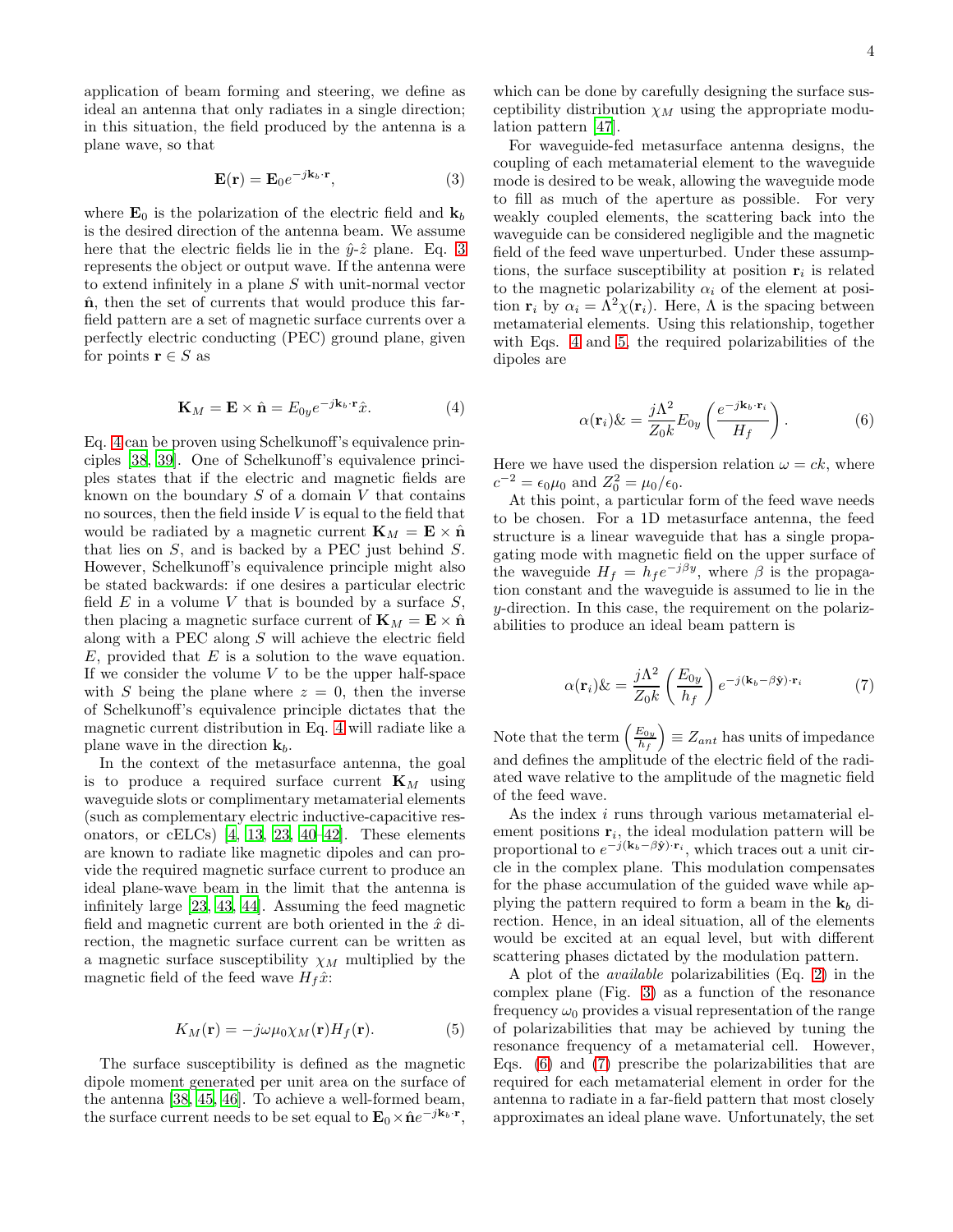of available polarizabilities does not overlap with the set of ideal polarizabilities.

In Fig. [3,](#page-4-1) the real and imaginary parts of Eq. [2](#page-1-3) are plotted as a blue curve in the complex plane that is parameterized by  $\omega_0$  for the choice of parameters  $\Gamma = \omega/50$ and  $F = (\lambda/3)^3$ , illustrating the range of achievable polarizabilities using metamaterial elements. The same plot also shows the required polarizabilities from Eq. [7](#page-3-4) for a linear waveguide with metamaterial elements that are placed  $\Lambda = \lambda/5$  apart on the y-axis, and  $\beta = 1.5k$  (red dots). We note that values of polarizability that lie on the upper half of the complex plane are forbidden if the dipole is to be passive in the  $e^{j\omega t}$  time convention, regardless of whether or not the polarizability follows a Lorentzian resonance. Note also that we have selected the coupling parameter of the Lorentzian constrained elements so that the diameter of the circle indicating the Lorentzian constrained region is equal to the radius of the circle on which the ideal polarizabilities lie. This particular choice is arbitrary; the Lorentzian constrained region can be larger or smaller depending on the coupling parameter. We apply this particular choice here for consistency. In the limit that the reference wave is unperturbed, the choice of scaling makes no difference in the antenna directivity patterns that will be investigated later.



<span id="page-4-1"></span>FIG. 3. Desired polarizabilities (shown as red dots) required to achieve a directive beam and the Lorentzian constrained region (blue circle) achievable by tuning metasurface elements. The axes are scaled in units of  $FQ$ .

The Lorentzian constrained polarizability curve only tangentially approaches the ideal polarizability curve at a single point. A choice must thus be made that maps the ideal polarizabilities to the available Lorentizianconstrained polarizabilities, with the hope that such a choice will produce the desired radiation pattern with minimal error.

Before addressing the mapping approach that is the central concept of this work, we note two simple strategies for optimizing polarizability distributions: phase holograms and magnitude holograms. In the case of a phase hologram, the modulation scheme can be derived in the perturbative approximations of holography[\[48\]](#page-13-13) by interfering the complex conjugate of the reference (in this case guided) wave with the desired object wave, which yields the ideal phase of the polarizability for each metamaterial element. For the phase hologram, the magnitude would be assumed as constant. In the case of a magnitude hologram, the desired magnitude of the surface currents is assumed to be sinusoidally varying. Here, the magnitude of each element's polarizability is tuned to match the desired magnitude profile by taking the real part of the phase hologram, linearly mapping it to a positive real space. For the magnitude hologram, the phase would be considered as constant.

While a true magnitude hologram could be implemented using attenuators or amplifiers, and a true phase hologram implemented using phase shifters, the passive metamaterial elements do not possess this degree of freedom. We have thus termed these two holographic approaches as Lorentzian-constrained because they represent a particular choice of polarizability functions that are consistent with Eq. [1](#page-1-2) and might be considered natural and straightforward. While both of these methods are able to generate directive beams in the far-field, both incur undesired side-effects. In the case of a phase hologram approach, the goal of achieving a desired phase profile can be met, but in doing so many elements with the correct phase will be incidentally set to have low or zero magnitude, resulting in suboptimal performance [\[11\]](#page-12-22). Likewise, in the case of a magnitude hologram, the goal of matching the magnitudes to the desired profile may be met, but in doing so, many elements may have different phases which can interfere to degrade performance in the far-field.

With the Lorentzian constraint it is impossible to vary either just the phase or just the magnitude, so that the resulting Lorentzian-constrained holograms are only inspired by their ideal counterparts. Thus, while the simple holographic approaches are conceptually appealing, they result in generally poor beam forming performance, thus motivating a design strategy that incorporates the linked phase and magnitude of the metamaterial elements.

## <span id="page-4-0"></span>IV. GENERALIZED MAPPING OF IDEAL TO AVAILABLE POLARIZABILITY VALUES

Aside from the Lorentzian-constrained magnitude hologram, all of the modulation strategies considered here can be derived graphically in the complex plane by first mapping the ideal polarizability values to a single point along the negative imaginary  $\alpha_m$  axis. For this and subsequent sections, we rewrite Eqs. [7](#page-3-4) for the ideal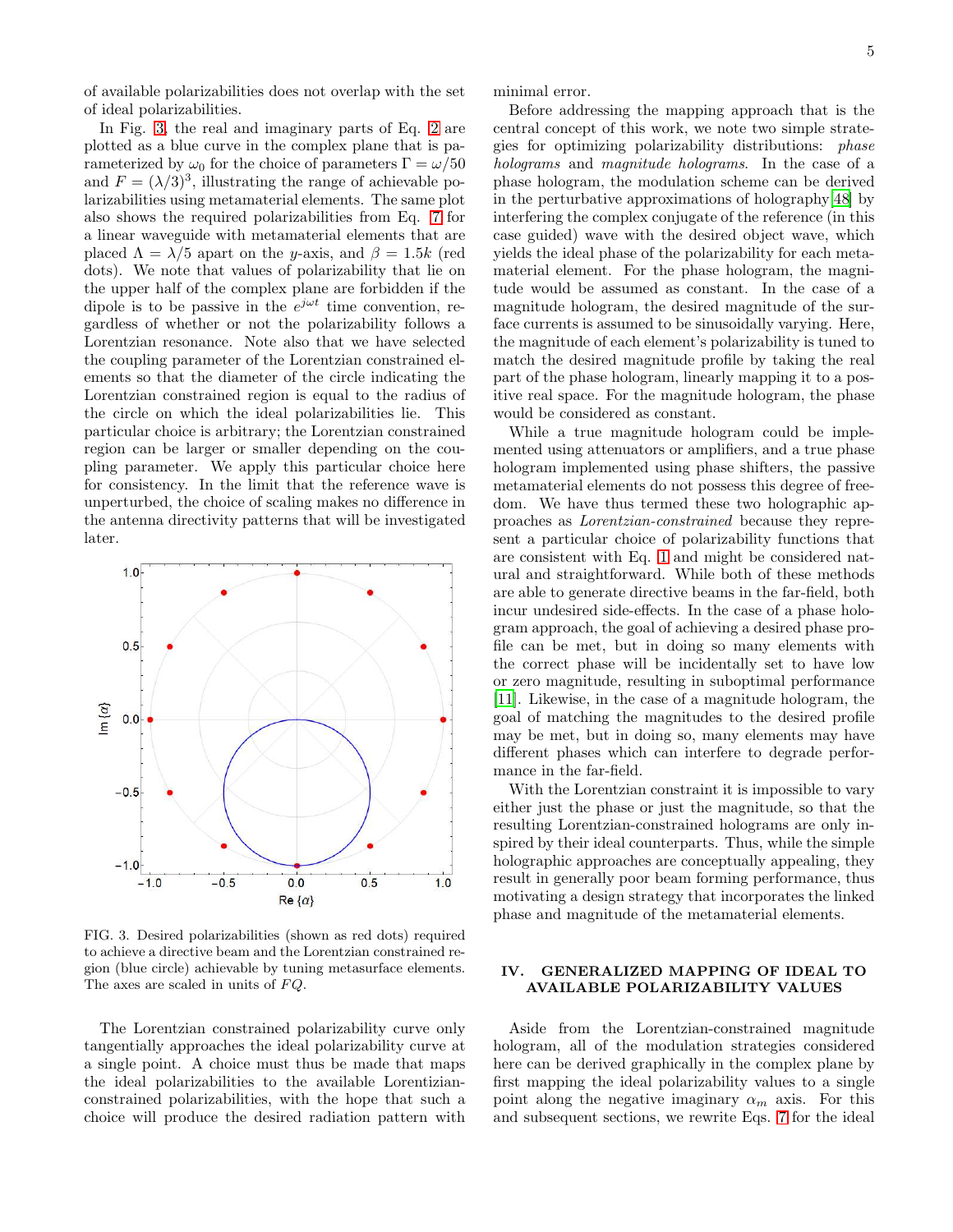polarizabilities as

<span id="page-5-4"></span>
$$
\alpha = x + jy = Ae^{j\Psi},\tag{8}
$$

where  $\Psi = -\mathbf{k}_b \cdot \mathbf{r}_i + \beta \hat{y} \cdot \mathbf{r}_i - \pi/2$ . Taking the real constant  $A = 1$ , the polarizability values in the complex plane thus occur at positions (cos  $\Psi$ , sin  $\Psi$ ). The equation for a line extending from one of these polarizability values to a point  $(0, y_0)$  on the negative  $\alpha_m$  axis thus has the form

<span id="page-5-0"></span>
$$
y = mx + y_0 \tag{9}
$$

 $\ln{\lbrace \alpha \rbrace}$ 

where

$$
m = \frac{\sin \Psi - y_0}{\cos \Psi}.
$$
 (10)

The mapping for a given ideal value occurs where this line intersects the circle corresponding to the Lorentzianconstrained polarizability values. The equation for the Lorentzian-constrained curve is a circle of the form

<span id="page-5-1"></span>
$$
x^2 + (y+r)^2 = r^2.
$$
 (11)

where  $r$  is the radius of the Lorentzian-constrained circle. As noted above, for this analysis we set  $r = 0.5$  since the value does not matter when the feed wave is unperturbed. When there is significant coupling of energy from the waveguide to radiation, the value of r does matter and can be used as a second parameter to optimize the beam performance. The impact of  $r$  will be presented in a future study.

Eqs. [\(9,](#page-5-0) [11\)](#page-5-1) can be solved simultaneously to yield

<span id="page-5-3"></span>
$$
x = \frac{-2my' \pm \sqrt{4m^2y'^2 - 4(m^2 + 1)(y'^2 - r^2)}}{2(m^2 + 1)},
$$
 (12)

where

$$
y' = y_0 + r \tag{13}
$$

with  $y$  determined from Eq. [9.](#page-5-0) This process produces a distinct mapping of the ideal polarizability values to the Lorentzian-constrained values, which are the intersections of the set of lines with the Lorentzian-constrained circle. Each value of  $y_0$  corresponds to a distinct map-ping, as illustrated in Fig. [4](#page-5-2) for a value of  $y_0 = -0.7$ .

Having defined the basic mapping, we now consider several specific examples and study the impact on beam forming.



<span id="page-5-2"></span>FIG. 4. Mapping between ideal polarizabilities (shown as red dots) required to achieve a directive beam and the available Lorentzian-constrained values (blue circle) for  $y_0 = -0.7$ .

 $0.0$ 

 $Re\{\alpha\}$ 

 $0.5$ 

 $1.0$ 

 $-0.5$ 

 $-1.0$ 

#### A. Lorentzian-Constrained Phase Hologram

Consider first the case in which  $y_0 = 0$ . The two possible signs of the square root in Eq. [12](#page-5-3) can be evaluated as

$$
x = 0 \qquad 0 < \Psi < \pi
$$
\n
$$
x = -\frac{1}{m + \frac{1}{m}} \quad \pi < \Psi < 2\pi \tag{14}
$$

Since  $m = \tan \Psi$ , we arrive at the following mapping:

$$
\alpha = 0 \qquad 0 < \Psi < \pi
$$
  
\n
$$
\alpha = -\sin \Psi e^{j\Psi} \quad \pi < \Psi < 2\pi
$$
\n(15)

The resulting mapping corresponds to a simple phase hologram, since the phases of the Lorentzian-constrained polarizabilities correspond exactly to those of the ideal polarizabilities. Note that all of the phases in the upper half plane are mapped to zero and are therefore unused. It can thus be expected that the resulting beam forming performance of the aperture will be sub-optimal, with so many unused radiators. This mapping with  $y_0 = 0$  is illustrated in Fig. [5](#page-6-0) (top). As discussed in the previous section, the magnitudes of the non-zero polarizabilities are modulated by the sine term, as necessitated by the Lorentzian constraint.

## B. Lorentzian-Constrained Amplitude Hologram

Following strategies used in holography, one can consider a modulation scheme in which only the amplitudes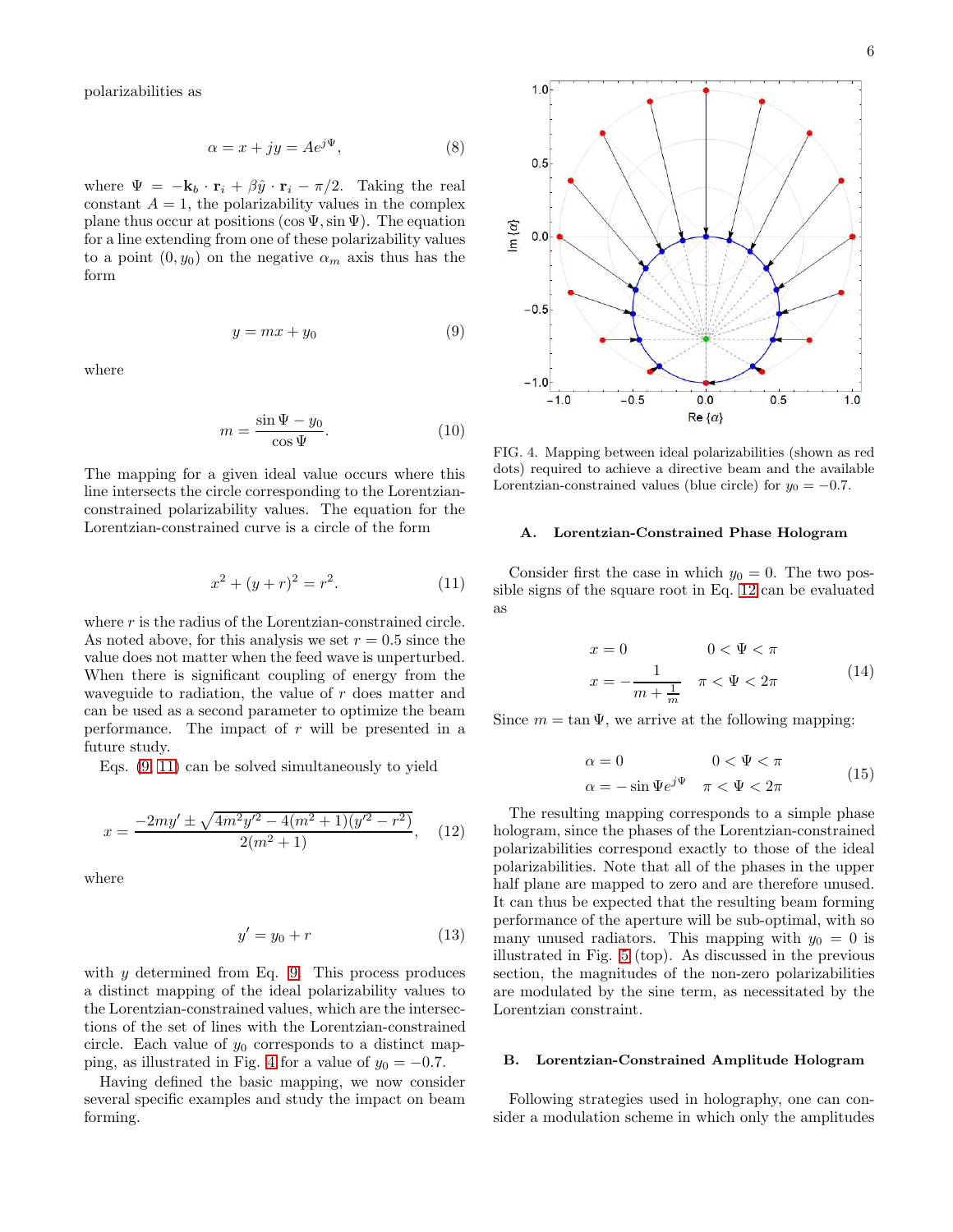of polarizabilities are modified. While this mapping deviates from the family of mappings that are the focus of this paper, we include the Lorentzian-constrained amplitude hologram for completeness and later comparisons. The real part of the ideal polarizability, Eq. [8,](#page-5-4) is  $\alpha^i = A \cos \Psi$ , which would form the basis for an amplitude hologram. This quantity has both positive and negative values, so to ensure only positive real values are used, we consider the modulation  $\alpha^i = A(1 + \cos \Psi)/2$ . Such a distribution of polarizaibility values is possible by changing only the Q or the coupling factor; however, we are focused here on modifying the resonance frequency of the elements to obtain a set of polarizability values, such that the phase is inherently changed as a function of magnitude. In fact, given the form of the Lorentzian constrained polarizability, Eq. [2,](#page-1-3) we must have

<span id="page-6-1"></span>
$$
|\alpha^i| = \sin \theta = \frac{1 - \cos \Psi}{2} \tag{16}
$$

Eq. [16](#page-6-1) provides the phase  $\theta$  of the Lorentzian constrained elements as a function of  $\Psi$ , allowing the magnitude mapping to be represented as in Fig. [5](#page-6-0) (bottom).

This somewhat artificial construct modifies the modulation circle of desired polarizabilities in the complex plane by mapping it onto a set of positive, real numbers. However, once this is done, it is possible to ignore the phase of the desired modulation pattern, and hence select tuning states of the elements by finding the amplitude of the set of tunable polarizabilities from the Lorentzian elements, which are given by taking the magnitude of Eq. [2.](#page-1-3) A Lorentzian-constrained amplitude hologram is therefore achieved by finding the points in the curve of tunable polarizabilities that are closest in amplitude to the amplitude prescribed in Eq. [8.](#page-5-4) As opposed to the phase hologram, which makes only one approximation by ignoring the magnitude, the amplitude hologram therefore has two steps in approximation. The first approximation is that it ignores the phase of the response of the elements, and the second approximation is that it artificially maps the ideal modulation pattern equation to the positive real axis. Clearly, the phase varies along with the magnitude modulation, so that the resulting modulation pattern is more complicated and generally much less predictable than would be a true magnitude only hologram.

## C. Array Factor Optimized Modulation

At the extreme value of  $y_0 = 0$ , half of the ideal polarizability values are mapped to zero, with many more mapped to regions of the Lorentzian-constrained curve where the amplitude is small. As the focal point is moved down the  $y$ -axis, the ideal polarizability values are increasingly mapped to regions of the Lorentzianconstrained curve where the magnitude of the polarizability is larger, such that it might be expected these



<span id="page-6-0"></span>FIG. 5. The mapping between the ideal polarizabilities (red dots) and those corresponding to a simple phase hologram  $(y_0 = 0, \text{ top})$  and a simple magnitude hologram (bottom). The ideal polarizabilities (red dots) are plotted in the complex plane along with the constrained Lorentzian polarizabilities (blue curve). The black arrows represent the mapping between the ideal solution and the solution that is achievable for resonant elements.

mappings will have improved efficiency and performance. In this context, it is useful to consider the extreme value of  $y_0 = -1$ . Using

$$
m = \frac{\sin \Psi + 1}{\cos \Psi} \tag{17}
$$

with Eq. [12,](#page-5-3) we find

$$
x = \frac{1}{m + \frac{1}{m}} = \frac{\cos \Psi}{2}
$$
 (18)

and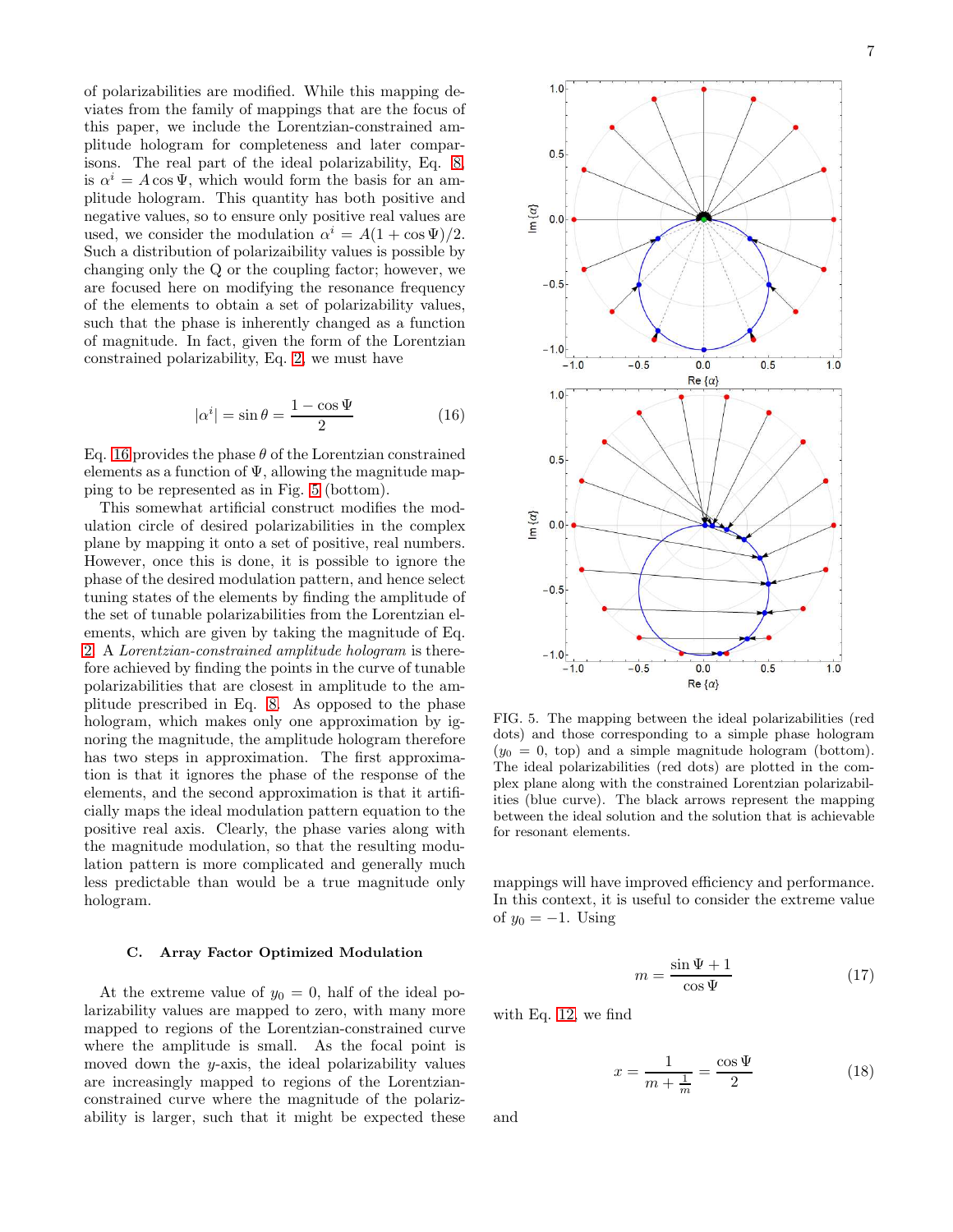$$
y = \frac{\sin \Psi - 1}{2},\tag{19}
$$

which can be combined together to yield the polarizability

<span id="page-7-1"></span>
$$
\alpha = \frac{1}{2j} (e^{j\Psi'} - 1) \tag{20}
$$

where  $\Psi' = \Psi + \pi/2$ . This mapping is shown in Fig. [6](#page-7-0) (top). (Note that the ideal and Lorentzian constrained phases are also rotated by  $-90°$  due to the j term in the denominator.) From the figure, it can be observed that, unlike the mappings for other values of  $y_0$ , the  $y_0 = -1$ mapping results in a uniform density of values over the Lorentzian-constrained circle and the largest number of values having non-negligible magnitudes.



<span id="page-7-0"></span>FIG. 6. Mappings corresponding to the case of  $y_0 = -1$  (top) and the Euclidean mapping scheme  $(y_0 = -0.5, \text{ bottom})$ .

The simple analytic form for the  $y_0 = -1$  mapping is particularly convenient when used in conjunction with

the array factor for the 1D antenna, as noted in [\[24\]](#page-12-12). For beam forming in the plane of the antenna, the array factor has the form

<span id="page-7-2"></span>
$$
AF(\phi) = \sum_{i=1}^{N} \alpha e^{-j(\beta \hat{\mathbf{y}} - \mathbf{k}_o) \cdot \mathbf{r}_i}
$$
 (21)

where  $k_o$  is the wave vector in the direction of observation  $(\mathbf{k}_{o} \cdot \mathbf{r}_{i} = k_{0} r_{i} \sin \phi)$ . Inserting the mapped polarizability values (Eq. [20](#page-7-1) into the array factor yields

$$
AF(\phi) = \sum_{i=1}^{N} \frac{1}{2j} (e^{j(\beta \hat{y} - \mathbf{k}_b) \cdot \mathbf{r}_i} - 1) e^{-j(\beta \hat{\mathbf{y}} - \mathbf{k}_o) \cdot \mathbf{r}_i}, \quad (22)
$$

or

$$
AF(\phi) = \sum_{i=1}^{N} \frac{1}{2j} (e^{j(\mathbf{k}_o - \mathbf{k}_b) \cdot \mathbf{r}_i} - e^{j(\beta \hat{y} - \mathbf{k}_b) \cdot \mathbf{r}_i}).
$$
 (23)

the first term corresponds to the desired steered beam, with the second term corresponding to a possible diffracted beam. If the aperture is sampled at points that are spaced considerably closer than the free space wavelength, this term will not produce a radiating diffracted beam and the antenna will produce the single desired lobe.

It is useful for comparison purposes to plot the amplitude and phase of the mapping implied by Eq. [20](#page-7-1) versus Ψ, as shown in Fig. [7.](#page-8-1) It can be seen that, like the ideal phase, the Lorentzian-constrained phase is linear, with a slope half that of the ideal (and shifted by  $\pi$ ). While the amplitude varies, the variation combined with the modified phase advance results in a set of polarizabilities that produce the desired steered beam. Given that typically the phase of the wave in the aperture is dominant over its magnitude in terms of determining the far-field radiation pattern, the linear phase advance produced by this mapping might be nearly optimal among this set of mappings—a hypothesis reinforced by the array factor analysis and numerical simulations shown later.

While it may be tempting to consider this modulation scheme as optimal, it should be remembered that the scheme has been derived with the assumption that the feed wave is left unperturbed. In a realistic scenario, the feed wave will decay as it propagates along the waveguide (due to radiative and other losses); this modulation scheme thus serves as a possible initial distribution for further optimization when coupling is significant.

### D. Euclidean Modulation

Another interesting mapping strategy occurs for the value  $y_0 = -0.5$ , which coincides with the center of the Lorentzian-constrained circle. This case, plotted in Fig.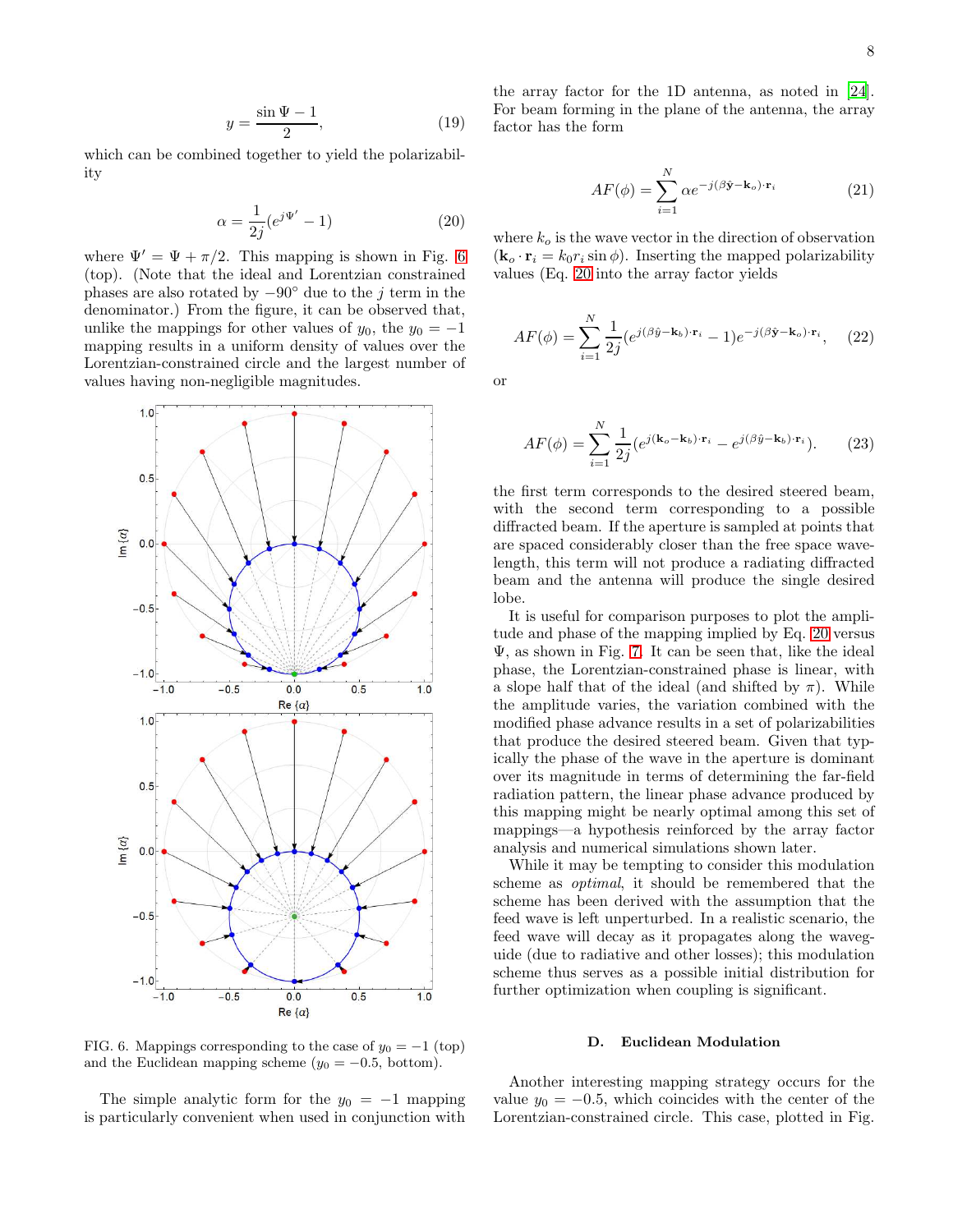

<span id="page-8-1"></span>FIG. 7. (A) Amplitude and (B) phase of the Lorentzianconstrained polarizability (orange). The ideal amplitude and phase are shown for comparison as the blue curves. Note that the ideal phase has been shifted by  $\pi$  to facilitate a direct comparison.

[6\(](#page-7-0)bottom), has the property that every line is normal to the Lorentzian-constrained circle and thus minimizes the Euclidean distance from the corresponding point on the ideal polarizability circle. We refer to this mapping as Euclidean modulation. An alternative expression of this mapping is defined by the resonance frequency  $\omega_{0i}$  for the  $i^{th}$  metamaterial element located at position  $\mathbf{r}_i$  such that the distance

<span id="page-8-2"></span>
$$
d = |\alpha_L(\omega_{0i}) - \alpha_D(\mathbf{r}_i)| \tag{24}
$$

is a global minimum. Here,  $\alpha_D$  represents the desired or ideal polarizabilities, while  $\alpha_L$  represents the Lorentzianconstrained polarizabilities. The  $y_0 = -0.5$  mapping provides a reasonable level of optimization of the polarizabilities and has the advantage that it can be applied directly through Eq. [24.](#page-8-2) This latter property can be advantageous when the ideal polarizability distribution is not a circle and the use of the analytic formulas may be inconvenient. Note in Fig. [6](#page-7-0) (bottom) that the density of accessible polarizability is greatest where the amplitude is near zero; however, the mapping still provides far greater performance than either the Lorentzianconstrained phase or magnitude holograms and is easy to apply.

For the  $y_0 = -0.5$  case, Eq. [11](#page-5-1) and Eq. [9](#page-5-0) can be solved analytically to find

$$
x = \frac{1}{2} \left[ 1 + \left( \frac{\sin \Psi - \frac{1}{2}}{\cos \Psi} \right)^2 \right]^{-1/2} \tag{25a}
$$

$$
y = \frac{1}{2} \left[ \left( \frac{\sin \Psi - \frac{1}{2}}{\cos \Psi} \right) \left[ 1 + \left( \frac{\sin \Psi - \frac{1}{2}}{\cos \Psi} \right) \right]^{-1/2} - 1 \right].
$$
 (25b)

The amplitude and phase for the Euclidean modulation scheme  $(y_0 = -0.5)$  are shown in Fig. [8,](#page-8-3) where



<span id="page-8-3"></span>FIG. 8. (A) Amplitude and (B) phase of the Euclidean-constrained polarizability (green). The Lorentzianconstrained amplitude and phase are shown for comparison as the orange curves.

they are compared with those obtained for the simple Lorentzian-constrained case  $(y_0 = -1.0)$ . The agreement between the two methods is striking, the major difference being that the phase shift is linear for the Lorentzianconstrained case, while the amplitude is nearly linear for the Euclidean modulation case. The close agreement suggests that Euclidean modulation also results in a fairly optimized beam-forming antenna.

#### <span id="page-8-0"></span>V. FAR-FIELD PERFORMANCE

To examine the far-field performance of a metasurface antenna using the various methods described above to determine the polarizability distribution, we perform array factor calculations using Eq. [21.](#page-7-2) The metasurface is assumed to be aligned along the y-axis with 64 radiating metamaterial elements that are spaced a distance of  $\Lambda = \lambda/4$ , where  $\lambda$  is the free space wavelength. The driving frequency is assumed to be 10 GHz, so that the total aperture size is  $16 \lambda$ . The guide index is assumed to be  $n_q = 1.6$ .

As described above, the excitation field is assumed to be a guided wave with a magnetic field that varies along the guide as  $\mathbf{H}_f(y) = h_f e^{-j\beta y} \hat{x}$ . The guided wave is assumed to be unperturbed by the scattering of the elements in the waveguide, so that this study only examines the inherent benefits of each modulation technique, without including the effect of the attentuation of the feed wave. By exciting each metamaterial element with the guided wave, a magnetic dipole moment is induced as a function of y proportional to the polarizabilty as determined by the given modulation technique. Thus, each dipole moment is given by  $\mathbf{m}_i = \alpha(\omega_{0,i}) \mathbf{H}_f(y_i)$ , where  $\omega_{0,i}$  is the tuned resonance frequency of the  $i^{th}$  unit cell, as prescribed by the chosen modulation technique. The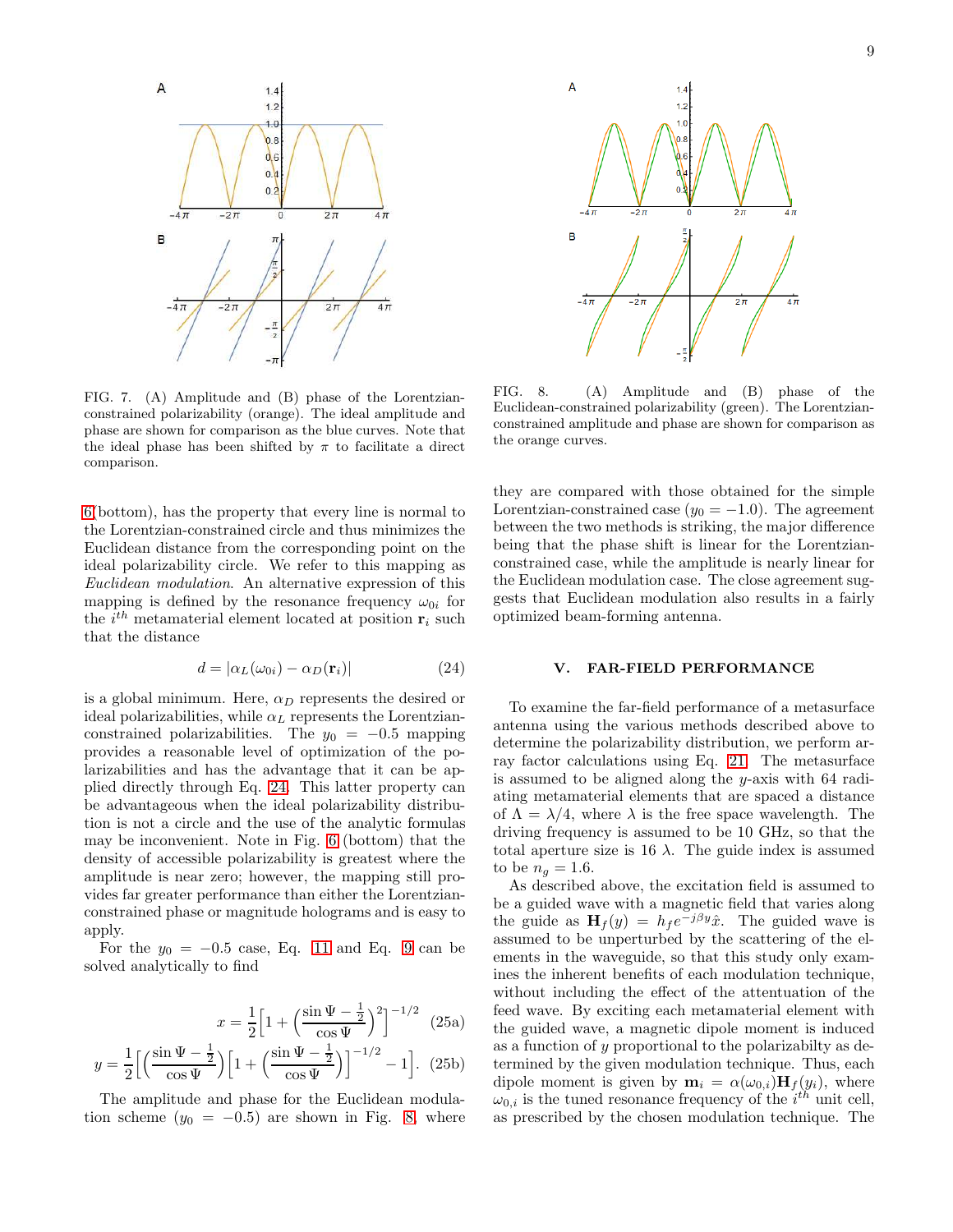

<span id="page-9-0"></span>FIG. 9. Far-field radiation patterns for broadside beams optimized using the Lorentzian-constrained amplitude hologram, the Lorentzian-constrained phase hologram  $(y_0 = 0)$ , the  $y_0 = -1$  mapping, and the  $y_0 = -0.5$  mapping (Euclidean modulation).

collection of dipole moments can be propagated into the far field by summing the fields from each of the radiating dipoles. Since we are interested in the far-field behavior, we plot only the directivity using the array factor of Eq. [21.](#page-7-2) Sample radiation patterns for the various modulation schemes are shown in Fig. [9.](#page-9-0)

## A. Directivity Comparisons

A comparison of the four modulation schemes discussed is presented in Figs. [9](#page-9-0) and [10.](#page-9-1) As would be expected, the simple phase and amplitude holograms display notably worse beam forming performance than the Lorentzian-constrained or Euclidean modulations schemes. In particular, grating lobes are prominent in the directivity patterns of the simple phase and amplitude modulation schemes, sometimes as large as the main lobe (as in Fig. [10\)](#page-9-1). In the case of the simple phase modulation, grating lobes are very likely due to the ef-



<span id="page-9-1"></span>FIG. 10. Far-field radiation patterns for a beam steered to 30 degrees, optimized using the Lorentzian-constrained amplitude hologram, the Lorentzian-constrained phase hologram  $(y_0 = 0)$ , the  $y_0 = -1$  mapping, and the  $y_0 = -0.5$  mapping (Euclidean modulation).

fective grating introduced by periodically switching all of the elements off. For the simple amplitude modulation, the arbitrary phase shift introduced by the mapping results in generally haphazard behavior of the directivity pattern, making the observed patterns irregular and relatively sensitive to even small changes in the parameters.

As expected, the Lorentzian-constrained modulation scheme  $(y_0 = -1)$  shows the best performance, given the assumptions of the system—particularly that the waveguide mode is unperturbed. The pattern is essentially ideal, since no grating lobes are excited (as per the array factor). The Euclidean modulation scheme  $(y_0 = -0.5)$ tends to perform well, even at steered angles, with minimal grating lobes. Because the phase advance is not quite linear for the Euclidean modulation scheme, there are numerous grating lobes with modest excitation; these lobes are relatively minor and can be minimized further with modest optimization.

The complex plane mappings can be readily applied in virtually any situation and thus provide a useful first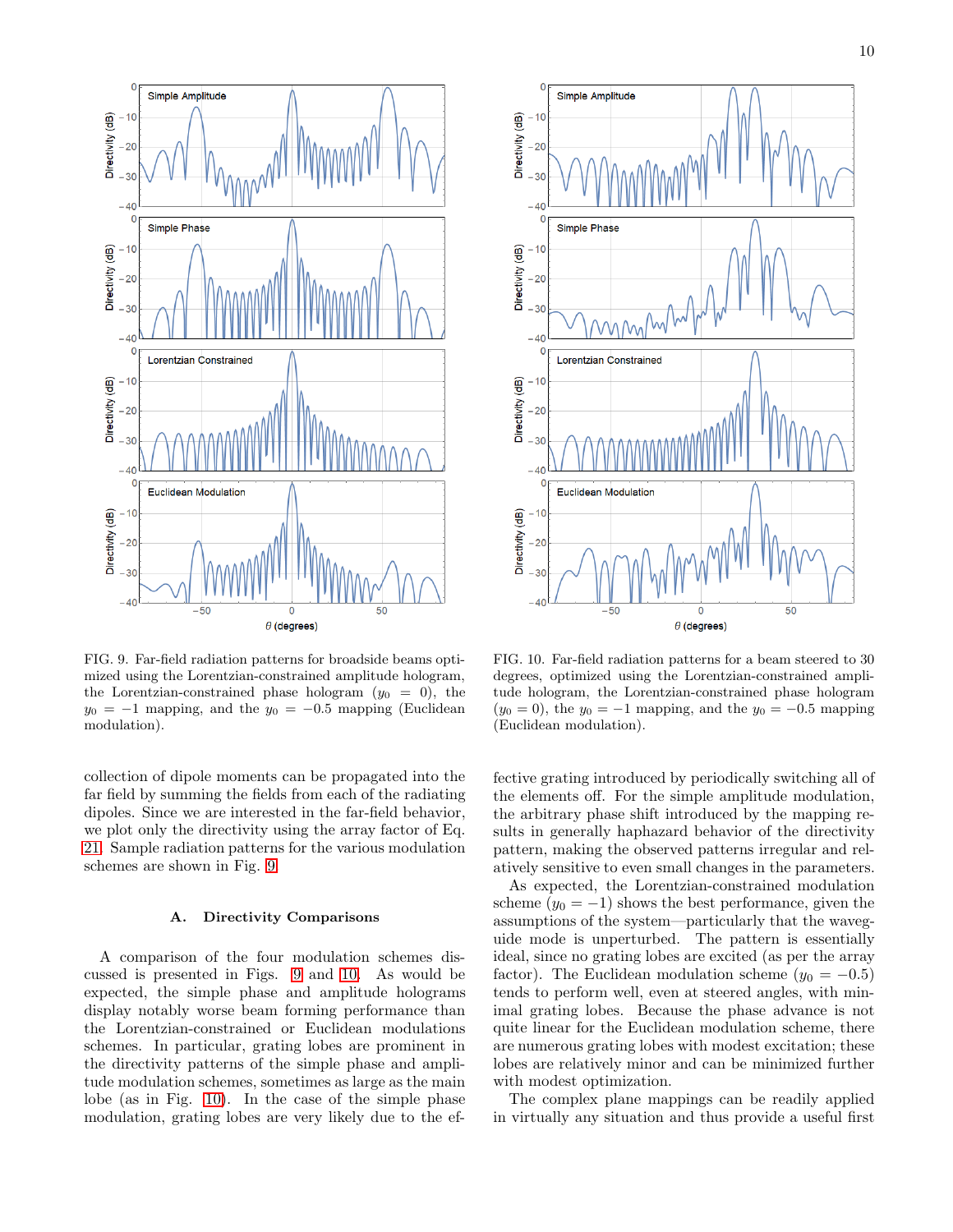guess for the polarizability distribution of a metasurface aperture antenna. If the interactions between elements and the feed wave are not significant, the distributions obtained by these mappings may, in fact, be all that is necessary in many cases.

#### B. Numerical Simulations

To confirm the validity of the analytical far-field radiation patterns shown in Figs. [9](#page-9-0) and [10,](#page-9-1) numerical simulations of the waveguide-fed holographic metasurface antenna were performed using the full-wave electromagnetic solver CST Microwave Studio. As illustrated in Fig. [11,](#page-10-0) the designed metasurface antenna is assumed to be constructed using printed circuit board (PCB) materials, similar to several waveguide-fed metasurface antennas recently demonstrated. The simulated structure consists of a ground plane, a dielectric substrate (assumed to be Rogers 4003C with a dielectric constant  $\epsilon_r$ =3.38) and a metasurface layer. To be consistent with the analytical studies, the dielectric is assumed to be lossless and the conductive material is selected to be perfect electric conductor (PEC), such that the only loss mechanism for the simulated metasurface antenna is radiation. Excitation of the metasurface antenna is implemented at the first port (left) of the antenna while the second port (right) of the metasurface is terminated in 50  $\Omega$  to absorb the remaining guided-mode reference and prevent it from being reflected back to the waveguide. The metamaterial elements etched onto the metasurface layer are subwavelength sized, complementary slot-shaped elements that couple to the magnetic field of the launched quasi-TEM mode at the input port [\[24](#page-12-12)]. The length and width of the metamaterial elements are  $\lambda_g/4$  and  $\lambda_g/30$ , respectively, where  $\lambda_g$  denotes the wavelength inside the dielectric at the center frequency, 10 GHz.

The distribution of the metamaterial elements is selected in such a way that the sampling of the guidedmode reference is achieved at the phase-matched points across the aperture for a given steering angle while the slot-shaped metamaterial elements exhibit a uniform coupling strength at 10 GHz. Therefore, the simulated design closely resembles the proposed Euclidean modulation  $(y_0 = -0.5)$  in terms of the phase and amplitude characteristics of the resultant aperture wave-front, providing a performance comparison in terms of the far-field radiation pattern characteristics. Whereas the Euclidean modulation can achieve the desired phase and amplitude profile by sampling the aperture at arbitrary selected points across the aperture, the adopted technique for the full-wave simulations realizes the desired phase and amplitude profile at phased-matched points across the aperture. Using slot-shaped weakly-resonant metamaterial elements brings the advantage of reducing the excessive losses caused by highly resonant elements, increasing the radiation efficiency of the antenna.

The simulated radiation patterns of the metasurface



<span id="page-10-0"></span>FIG. 11. Simulated metasurface antenna (a) broadside radiation (b) steered to 30 degrees. Only a portion of the metasurface antenna is shown to improve figure clarity.

antenna are shown in Fig. [12,](#page-10-1) along with the calculated analytical radiation patterns for Euclidean modulation. Analyzing the simulated radiation patterns of the metasurface antenna, the sidelobe levels are measured to be -14.9 dB for broadside radiation  $(\theta=0 \text{ deg.})$  and -13.1 dB for steered radiation  $(\theta=30 \text{ deg.})$  at 10 GHz. Comparing the radiation patterns in Fig. [12,](#page-10-1) the agreement in the pattern envelopes between the analytically calculated Euclidean modulation directivity patterns and full-wave directivity patterns is evident. Another important figure of merit for the simulated metasurface antennas is the antenna radiation efficiency, which is measured to be above 80% for all of the simulated designs.



<span id="page-10-1"></span>FIG. 12. Analytical (Euclidean modulation) and simulated directivity patterns (a) broadside radiation (b) steered to 30 degrees.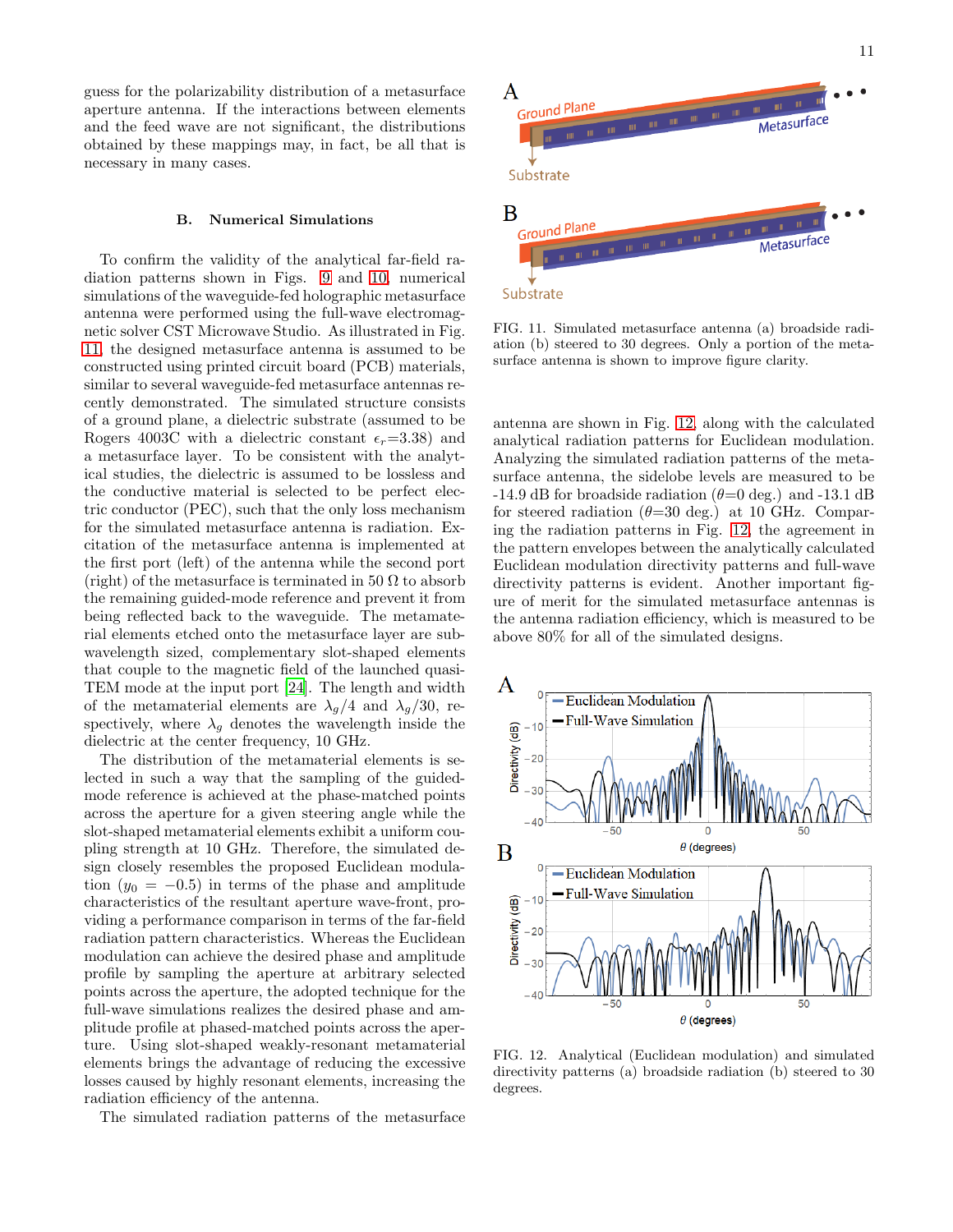## <span id="page-11-0"></span>VI. CONCLUSION

We have presented a family of complex plane mappings that allow the polarizability distribution of a set of Lorentzian-constrained metamaterial elements to be determined, parametrized by a focal point  $y_0$  that lies along the negative imaginary axis. Certain values of this parameter lead to highly optimized solutions for the effective polarizabilities of the metamaterial elements that can be readily applied in many different contexts; this is a nontrivial problem due to the fact that metasurface elements only grant control over the resonant frequency, which results in coupled shifting of the magnitude and phase of each radiator. In particular, Euclidean modulation  $(y_0 = -0.5)$  is particularly easy to implement and can be applied more generally to a wide class of metasurfaces.

## VII. ACKNOWLEDGMENTS

This work was supported by the Air Force Office of Scientific Research (AFOSR, Grant No. FA9550-18-1- 0187).

#### Appendix: Tensor form of the polarizability

If it is desired to extend the above analysis to metasurfaces that can produce arbitrarily polarized fields, a collection of metamaterial elements with magnetic dipole moments directed arbitrarily within the aperture plane must be considered. In this case, we assume the wave propagates in any direction away from the aperture and that, as described above, the required surface current is as described by Eq. [4.](#page-3-1) Then, the magnetic surface current can be written as a magnetic surface susceptibility tensor  $\bar{\chi}_M$  multiplied by the magnetic field of the feed wave  $\mathbf{H}_f$ :

<span id="page-11-2"></span>
$$
\mathbf{K}_M(\mathbf{r}) = -j\omega\mu_0 \bar{\chi}_M(\mathbf{r}) \mathbf{H}_f(\mathbf{r}). \tag{A.1}
$$

To allow the antenna to produce a beam with arbitrary polarization, both eigenvectors of the surface susceptibility tensor need to be orthogonal and the susceptibility controlled along the two different directions. The effective surface susceptibility tensor can be implemented by imposing two lattices of metamaterial scattering elements, where each element in each lattice can be excited with a magnetic dipole moment in only one direction, and the directions of the dipoles in the two lattices are orthogonal [\[46\]](#page-13-11).

To derive how these lattices of magnetic dipoles must be controlled, consider two lattices where the positions of the dipoles in the first lattice are  $r_i$  with orientations  $\hat{\nu}_i$  and where the positions of the dipoles in the second lattice are also  $\mathbf{r}_i$ , but with orientations  $\hat{\mu}_i$  such that  $\hat{\nu}_i \cdot \hat{\mu}_i = 0$ . Then the surface susceptibility tensor can be

generally written as

<span id="page-11-1"></span>
$$
\bar{\chi}_M(\mathbf{r}_i) = \chi_1(\mathbf{r}_i)\hat{\nu}_i \otimes \hat{\nu}_i + \chi_2(\mathbf{r}_i)\hat{\mu}_i \otimes \hat{\mu}_i \tag{A.2}
$$

where the symbol ⊗ is used to designate the tensor product.

Under the assumptions of weak coupling assumed above, the surface susceptibility at position  $\mathbf{r}_i$  is related to the magnetic polarizability  $\alpha_i^1$  of the element in the first lattice at position  $\mathbf{r}_i$  by  $\alpha_i^1 = \Lambda^2 \chi_1(\mathbf{r}_i)$ , while the polarizability of the element in the second lattice is likewise  $\alpha_i^2 = \Lambda^2 \chi_2(\mathbf{r}_i)$ . Here,  $\Lambda$  is the spacing between metamaterial elements. Using this relationship, together with Eqs. [4,](#page-3-1) [A.2](#page-11-1) and [A.1,](#page-11-2) the required polarizabilities of the dipoles are

$$
\alpha_1^i = \frac{j\Lambda^2}{Z_0 k} \mathbf{E}_0 \cdot (\hat{n} \times \hat{\nu}_i) \left( \frac{e^{-j\mathbf{k}_b \cdot \mathbf{r}_i}}{\mathbf{H}_f \cdot \hat{\nu}_i} \right)
$$
(A.3a)

$$
\alpha_2^i = \frac{j\Lambda^2}{Z_0 k} \mathbf{E}_0 \cdot (\hat{n} \times \hat{\mu}_i) \left( \frac{e^{-j\mathbf{k}_b \cdot \mathbf{r}_i}}{\mathbf{H}_f \cdot \hat{\mu}_i} \right). \tag{A.3b}
$$

Here we have used the dispersion relation  $\omega = ck$ , where  $c^{-2} = \epsilon_0 \mu_0$  and  $Z_0^2 = \mu_0 / \epsilon_0$ .

Choosing the specific form  $H_f = h_f e^{-j\beta y}$ , where  $\beta$  is the propagation constant and the waveguide is assumed to lie in the y-direction, the requirement on the polarizabilities to produce an ideal beam pattern is

$$
\alpha_1^i = \frac{j\Lambda^2}{Z_0 k} \left( \frac{\mathbf{E}_0 \cdot (\hat{n} \times \hat{\nu}_i)}{\mathbf{h}_f \cdot \hat{\nu}_i} \right) e^{-j(\mathbf{k}_b - \beta \hat{\mathbf{y}}) \cdot \mathbf{r}_i} \tag{A.4a}
$$

$$
\alpha_2^i = \frac{j\Lambda^2}{Z_0 k} \left( \frac{\mathbf{E}_0 \cdot (\hat{n} \times \hat{\mu}_i)}{\mathbf{h}_f \cdot \hat{\mu}_i} \right) e^{-j(\mathbf{k}_b - \beta \hat{\mathbf{y}}) \cdot \mathbf{r}_i}.
$$
 (A.4b)

It should be noted that the techniques described above can easily be adapted to antennas in which the guided wave is restricted to propagate in two directions, or twodimensional (2D) waveguide-fed metasurfaces. For example, for a 2D metasurface antenna, if the feed structure is a planar waveguide that is centrally fed, the feed wave follows the form  $\mathbf{H}_f = h_f \hat{\theta} H^{(2)}(\beta r) \approx h_f \hat{\theta} e^{-j\beta r} / \sqrt{\beta r}$ .

$$
\alpha_1^i = \frac{j\Lambda^2}{Z_0 k} \left( \frac{\mathbf{E}_0 \cdot (\hat{n} \times \hat{\nu}_i)}{h_f \hat{\theta} \cdot \hat{\nu}_i} \right) \sqrt{\beta r_i} e^{j(k_0 - \beta) r_i} \tag{A.5a}
$$

$$
\alpha_2^i = \frac{j\Lambda^2}{Z_0 k} \left( \frac{\mathbf{E}_0 \cdot (\hat{n} \times \hat{\mu}_i)}{h_f \hat{\theta} \cdot \hat{\mu}_i} \right) \sqrt{\beta r_i} e^{j(k_0 - \beta) r_i}.
$$
 (A.5b)

In this case the required polarizability rotates through all possible phases, but increases as  $\sqrt{r}$  to compensate for the natural spread in the feed wave through the aperture. As in the 1D case, the requirement for an ideally radiating antenna is that all possible phases of the polarizability of the scattering elements be available. For the Lorentzian-constrained metamaterial elements, Euclidean modulation provides useful solutions for beam forming with a 2D aperture.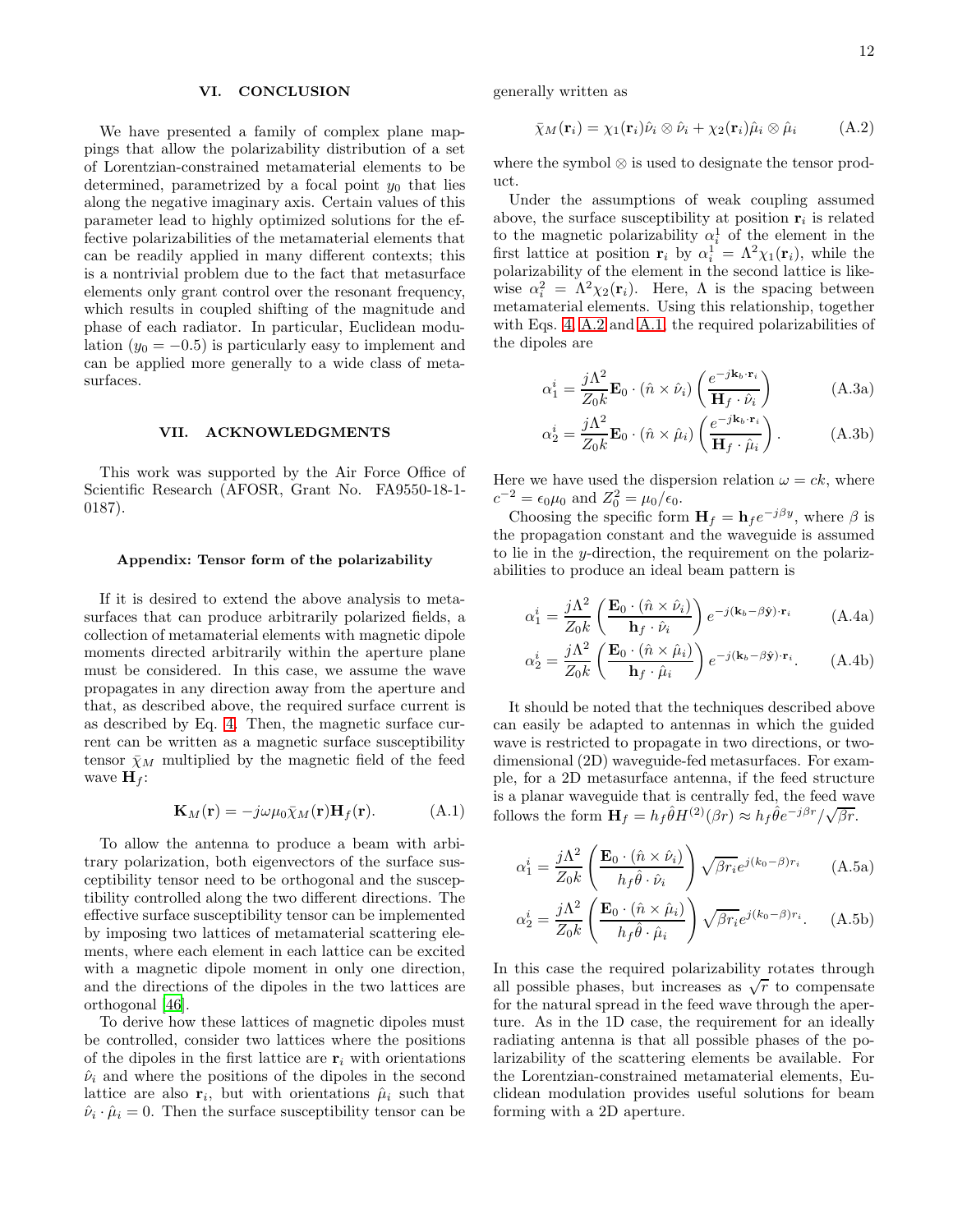- <span id="page-12-0"></span>[1] J. Hunt, T. Driscoll, A. Mrozack, G. Lipworth, M. Reynolds, D. Brady, and D. R. Smith, Metamaterial apertures for computational imaging, Science 339, 310 (2013).
- [2] J. Hunt, J. Gollub, T. Driscoll, G. Lipworth, A. Mrozack, M. S. Reynolds, D. J. Brady, and D. R. Smith, Metamaterial microwave holographic imaging system, JOSA A 31, 2109 (2014).
- [3] A. Darvazehban, S. A. Rezaeieh, A. Zamani, and A. M. Abbosh, Pattern reconfigurable metasurface antenna for electromagnetic torso imaging, [IEEE Transactions on Antennas and Propagation , 1 \(2019\).](https://doi.org/10.1109/TAP.2019.2916576)
- <span id="page-12-21"></span>[4] G. Lipworth, A. Mrozack, J. Hunt, D. L. Marks, T. Driscoll, D. Brady, and D. R. Smith, Metamaterial apertures for coherent computational imaging on the physical layer, JOSA A 30, 1603 (2013).
- [5] D. L. Marks, O. Yurduseven, and D. R. Smith, Cavity-backed metasurface antennas and their application to frequency diversity imaging, [J. Opt. Soc. Am. A](https://doi.org/10.1364/JOSAA.34.000472) 34, 472 (2017).
- [6] O. Yurduseven, V. R. Gowda, J. N. Gollub, and D. R. Smith, Printed aperiodic cavity for computational and microwave imaging, [IEEE Microwave and Wireless Components Letters](https://doi.org/10.1109/LMWC.2016.2548443) 26, 367
- [7] T. Sleasman, M. F. Imani, J. N. Gollub, and D. R. Smith, Dynamic metamaterial aperture for microwave imaging, [Applied Physics Letters](https://doi.org/10.1063/1.4935941) 107, 204104 (2015), [https://doi.org/10.1063/1.4935941.](https://arxiv.org/abs/https://doi.org/10.1063/1.4935941)
- [8] T. Fromenteze, O. Yurduseven, M. Boyarsky, J. Gollub, D. L. Marks, and D. R. Smith, Computational polarimetric microwave imaging, Opt. Express 25[, 27488 \(2017\).](https://doi.org/10.1364/OE.25.027488)
- <span id="page-12-1"></span>[9] O. Yurduseven, T. Fromenteze, D. L. Marks, J. N. Gollub, and D. R. Smith, Frequencydiverse computational microwave phaseless imaging, [IEEE Antennas and Wireless Propagation Letters](https://doi.org/10.1109/LAWP.2017.2748139) 16, 2808 (2017).
- <span id="page-12-2"></span>[10] M. Johnson, P. Bowen, N. Kundtz, and A. Bily, Discrete-dipole approximation model for control and optimization of a holographic metamaterial antenna, Appl. Opt. 53[, 5791 \(2014\).](https://doi.org/10.1364/AO.53.005791)
- <span id="page-12-22"></span>[11] M. C. Johnson, S. L. Brunton, N. B. Kundtz, and J. N. Kutz, Sidelobe canceling for reconfigurable holographic metamaterial antenna, IEEE Transactions on Antennas and Propagation 63, 1881 (2015).
- [12] A. Grbic and G. V. Eleftheriades, Leaky cpw-based slot antenna arrays for millimeter-wave applications, Antennas and Propagation, IEEE Transactions on 50, 1494 (2002).
- <span id="page-12-3"></span>[13] R. Stevenson, M. Sazegar, A. Bily, M. Johnson, and N. Kundtz, Metamaterial surface antenna technology: Commercialization through diffractive metamaterials and liquid crystal display manufacturing, in *Advanced Electromagnetic Materials in Microwaves and Optics (METAMATERIALS), 2016 10th International Congress on* (IEEE, 2016) pp. 349–351.
- <span id="page-12-4"></span>[14] M. Boyarsky, T. Sleasman, L. Pulido-Mancera, T. Fromenteze, A. Pedross-Engel, C. M. Watts, M. F. Imani, M. S. Reynolds, and D. R. Smith, Synthetic aperture radar with dynamic metasurface antennas: A conceptual development, JOSA A (2017 - submitted).
- <span id="page-12-5"></span>[15] L. Pulido-Mancera, T. Fromenteze, T. Sleasman, M. Boyarsky, M. F. Imani, M. Reynolds, and D. Smith, Appli-

cation of range migration algorithms to imaging with a dynamic metasurface antenna, JOSA B 33, 2082 (2016).

- [16] D. R. Smith, V. R. Gowda, O. Yurduseven, S. Larouche, G. Lipworth, Y. Urzhumov, and M. S. Reynolds, An analysis of beamed wireless power transfer in the fresnel zone using a dynamic, metasurface aperture, [Journal of Applied Physics](https://doi.org/10.1063/1.4973345) 121, 014901 (2017), [https://doi.org/10.1063/1.4973345.](https://arxiv.org/abs/https://doi.org/10.1063/1.4973345)
- [17] M. Song, K. Baryshnikova, A. Markvart, P. Belov, E. Nenasheva, C. Simovski, and P. Kapitanova, Smart table based on a metasurface for wireless power transfer, [Phys. Rev. Applied](https://doi.org/10.1103/PhysRevApplied.11.054046) 11, 054046 (2019).
- <span id="page-12-6"></span>[18] V. R. Gowda, M. F. Imani, T. Sleasman, O. Yurduseven, and D. R. Smith, Focusing microwaves in the fresnel zone with a cavity-backed holographic metasurface, IEEE Access 6[, 12815 \(2018\).](https://doi.org/10.1109/ACCESS.2018.2802379)
- <span id="page-12-7"></span>[19] H.-T. Chen, A. J. Taylor, and N. Yu, A review of metasurfaces: physics and applications, Reports on Progress in Physics 79, 076401 (2016).
- <span id="page-12-8"></span>[20] C. L. Holloway, E. F. Kuester, J. A. Gordon, J. O'Hara, J. Booth, and D. R. Smith, An overview of the theory and applications of metasurfaces: The two-dimensional equivalents of metamaterials, IEEE Antennas and Prop-
- $(2016)$ gation Magazine 54, 10  $(2012)$ .
- <span id="page-12-9"></span>[21] T. Sleasman, M. Imani, W. Xu, J. Hunt, T. Driscoll, M. Reynolds, and D. Smith, Waveguide-fed tunable metamaterial element for dynamic apertures, [Antennas and Wireless Propagation Letters, IEEE](https://doi.org/10.1109/LAWP.2015.2462818) PP, 1 (2015).
- <span id="page-12-10"></span>[22] T. Sleasman, M. Boyarsky, M. F. Imani, J. N. Gollub, and D. R. Smith, Design considerations for a dynamic metamaterial aperture for computational imaging at microwave frequencies, JOSA B 33, 1098 (2016).
- <span id="page-12-11"></span>[23] N. Landy, J. Hunt, and D. R. Smith, Homogenization analysis of complementary waveguide metamate-
- rials, Photonics and Nanostructures-Fundamentals and Applications 11, 453 (2013).
- <span id="page-12-12"></span>[24] D. R. Smith, O. Yurduseven, L. P. Mancera, P. Bowen, and N. B. Kundtz, Analysis of a waveguide-fed metasurface antenna, [Phys. Rev. Applied](https://doi.org/10.1103/PhysRevApplied.8.054048) 8, 054048 (2017).
- <span id="page-12-13"></span>[25] D. R. Jackson and A. A. Oliner, Leaky-wave antennas, in *[Modern Antenna Handbook](https://doi.org/https://doi.org/10.1002/9780470294154.ch7)* (John Wiley & Sons, Ltd, 2008) Chap. 7, pp. 325–367, [https://onlinelibrary.wiley.com/doi/pdf/10.1002/9780470294154.ch7.](https://arxiv.org/abs/https://onlinelibrary.wiley.com/doi/pdf/10.1002/9780470294154.ch7)
- <span id="page-12-14"></span>[26] A. R. C. Caloz, T. Itoh, Crlh metamaterial leaky-wave and resonant antennas, IEEE Antennas and Propagation Magazine 50, 25 (2008).
- <span id="page-12-15"></span>[27] J. L. Volakis, ed., Realized k-band mesa: Modeling and measurements, in *[Antenna Engineering Handbook](https://www.accessengineeringlibrary.com/content/book/9781259644696/toc-chapter/chapter32/section/section8)* (McGraw-Hill Education, 2019) Chap. 32.3.
- <span id="page-12-16"></span>[28] R. C. Hansen, *Phased array antennas*, Vol. 213 (John Wiley & Sons, 2009).
- <span id="page-12-17"></span>[29] C. Jouvaud, J. de Rosny, and A. Ourir, Adaptive metamaterial antenna using coupled tunable split-ring resonators, Electronics Letters 49, 518 (2013).
- <span id="page-12-18"></span>[30] C. Pfeiffer and A. Grbic, Metamaterial huygens' surfaces: tailoring wave fronts with reflectionless sheets, Physical Review Letters 110, 197401 (2013).
- <span id="page-12-19"></span>[31] D. R. Smith, Analytic expressions for the constitutive parameters of magnetoelectric metamaterials, Physical Review E 81, 036605 (2010).
- <span id="page-12-20"></span>[32] A. J. Fenn, D. H. Temme, W. P. Delaney, and W. E.